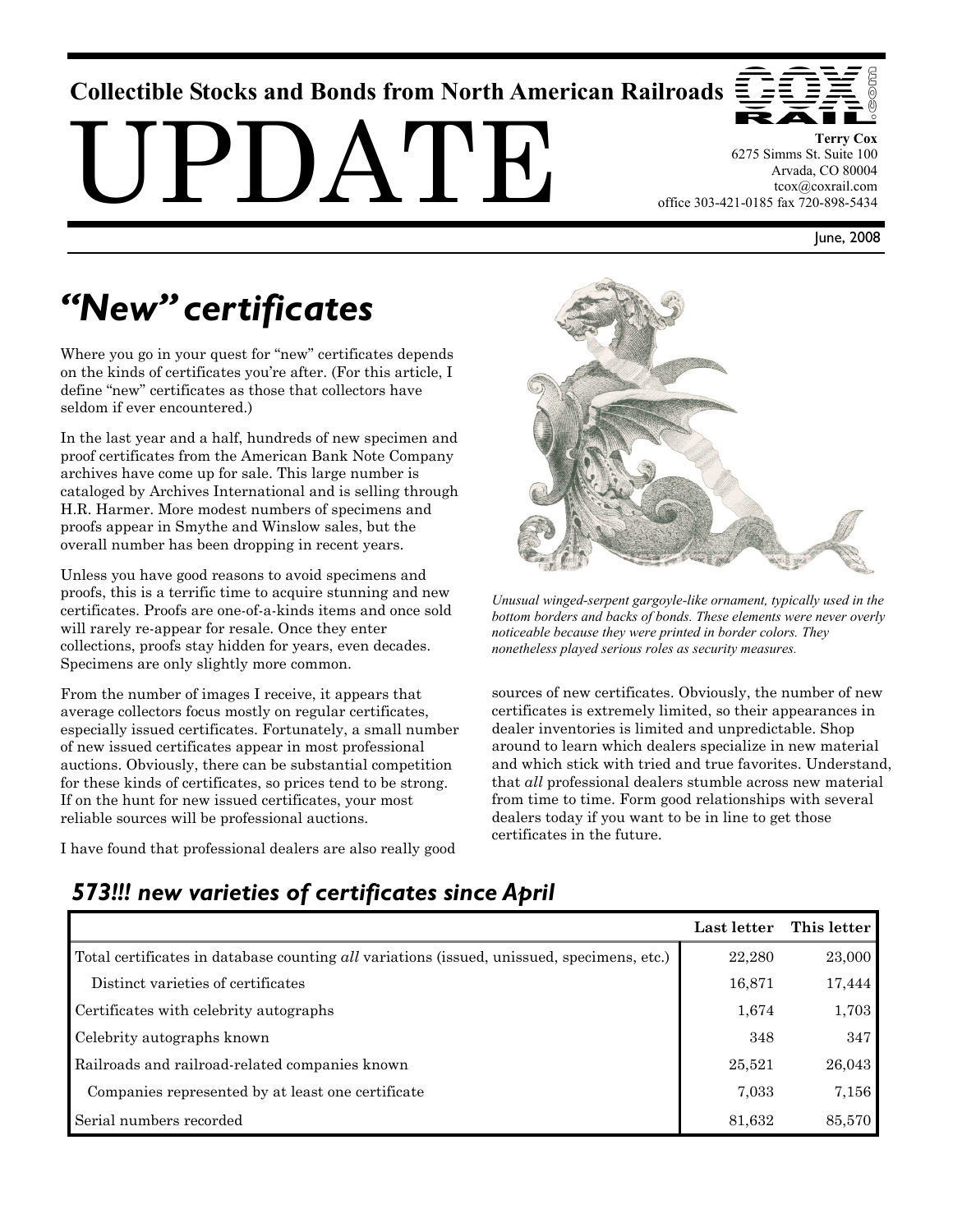#### *Contributors since April, 2007*

(I know, I sent my last newsletter only a month and a half ago, but I just felt like writing.)

David Adams Pete Angelos Murray Barnett Günter Brückner Lawrence Falater H. George Friedman Richard Galbraith William Chad Harper Kenneth Holter James Kaarela

William Knadler Volker Mueller Mike Nicholson John Sandrock Paul Sojka Chuck Tarnoski Jürgen von der Brake Robert Warchocki Martin Zanke

Catalogs received since the last newsletter.

H.R. Harmer Clinton Hollins George LaBarre Galleries, Inc. Spink & Sons

Understandably, beginners usually start in the hobby by collecting low-priced certificates, meaning they are big buyers of unissued certificates. Many buy exclusively from eBay, never realizing that professional dealers hold the largest, most diverse quantities of unissued certificates. Because of low profits, dealers just cannot afford to advertise them. Dealers can be great sources of "new" and "new to you" certificates.

Most collectors know that eBay is a moderately good source for new certificates and I have recorded some great prices. I have noticed that when new certificates appear on eBay, prices are often overly low. It seems like this may be the result of collectors fearing that new certificates might be the first of large hoards. Price behavior on eBay is frequently counter-intuitive. I have recorded many, many instances where prices were oddly low when certificates first appeared and then increased as subsequent certificates hit the market.

Antique malls and antique stores can be curiously good spots to find new certificates. Discoveries are, of course, terribly unpredictable. Stories from advanced collectors suggest that if you can be persistent, you have good opportunities of finding scarce certificates amongst piles of magazines, ephemera, and old fashioned junk.

Conversely, my experience strongly suggests that flea markets and garage sales are terrible places to find any certificates, let alone new ones. Collectors in other parts of the country may disagree, but I have rarely seen certificates for sale. When they do appear, they are exceedingly common with unrealistic asking prices.

Certificates do occasionally appear in estate sales. If you live in an area with many estate sales, your best use of

time would probably be spent in forming relationships with estate sellers, Try to find ways to get them to tell you when certificates are coming up for sale. I must warn you to be a dependable buyer or your sources will disappear.

Certificates and other paper collectibles appear sporadically at regular antique auctions. You will get your best prices at auctions heavily attended by dealers. My wife and I have found that the worst sales are those populated by collectors and first-timers who always bid prices too high. Always arrive at antique auctions an hour or two early to examine lots.

Large, mature historical societies can be good sources for new material because they constantly need to de-accession donations. Small societies also need to de-accession, but they seldom have policies for ridding themselves of unwanted material. Small historical societies tend to be suspicious of overly zealous inquiries, so proceed cautiously.

Specialized and mature museums are often good sources of certificates. The large Colorado Railroad Museum holds regular mail bid auctions and most sales offer collectible railroad certificates. (Starting prices tend to be high, but it helps to remember that overpayments go to a good cause.)

Collectible stocks and bonds appear in many philatelic shows and auctions. I have found that prices are usually quite acceptable. If there is a downside, it is that certificates are usually under-described.

Certificates also show up frequently at coin shows. If prices appear high, remember that coin dealers are pros at negotiation.

I have sometimes found certificates at

collectible paper shows that offer ephemera, postcards, and books. Appearances are not terribly common and, in my experience, paper dealers do not negotiate as well as coin dealers.

Definite regional differences exist. A method of finding certificates that works well in one part of the country may work poorly elsewhere. Out here in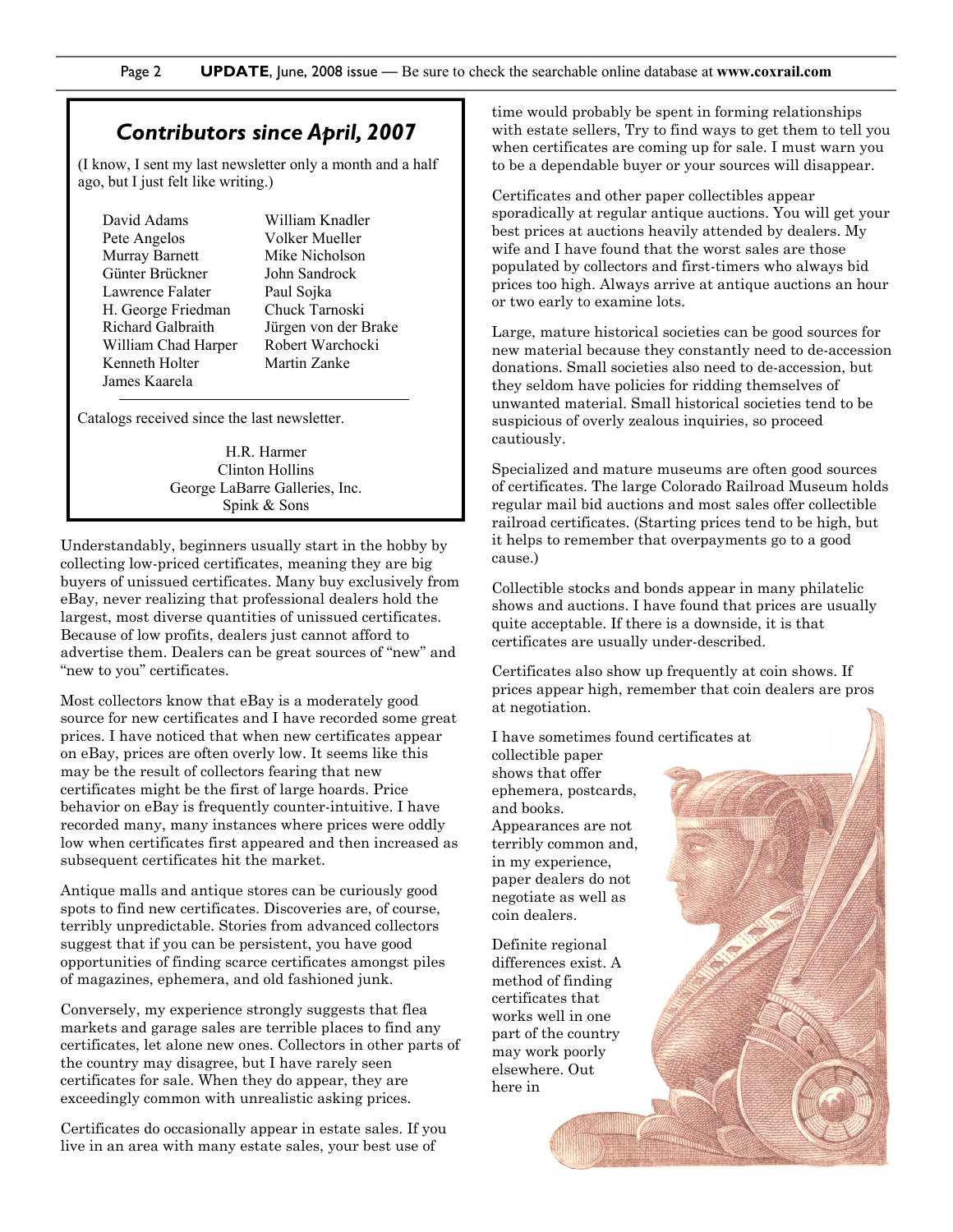

*I don't have the time to research what a cat-like allegorical creature with wings, horns, and beak might have been called, but these weird little engravings typically flanked major features such as company names or prominent vignettes.* 

the West, artifact collecting is far more popular than paper collecting, so paper prices can be wacky. In my opinion, the greater the familiarity with certain types of collectibles, the more predictable and realistic the prices.

#### *Coxrail blog online*

Please visit my new "weblog" (*blog* in webspeak) at www.coxrail.blogspot.com. I try to add newsy sorts of things every week or so. I cannot possibly keep track of everything, so please let me know of any important events, sales, or shows that I should announce.

### *More ABN plates coming up for sale*

Stacks will offer more plates from the American Bank Note Company archives in its late July sale. I don't know what kinds of collectors are buying these things, but they have been dropping some serious dollars, especially for plates related to paper money. Plates related to stocks and bonds have been somewhat more affordable, but do not expect to win with lowball bids like you might on eBay. See my blog (above) for details.

#### *Supply, demand and rarity, part 2*

Of all the variables that affect prices, I consider desirability *the* most important. At the moments collectors decide to buy things, prices directly represent desires. I argue that rarity is only one of the factors that affects desires, and not a very big one at that. In my opinion, rarity has a muted and very indirect effect on prices.

After I talked about rarity in the last newsletter, a few collectors wrote to tell me how they acquire rarities on eBay at very low prices. I do the same thing and so do most of my correspondents and dealers.

However, maybe we should all ask why we can be successful with such regularity. Are we lucky when we acquire rarities at ridiculously low prices? Are we particularly enlightened? Are we so wise and insightful that we see things that no one else sees?

Or, are we able to buy certificates at low prices because so few other collectors desire them at the same time?

If this is true, then we must ask when are average collectors going to desire those certificates more than we do?

Let's face facts. The only reason we ever win bids is because *we desire those certificates more than anyone else.*

Yes, eBay draws millions of people to its huge site every day. But the number of people who actually examine any one particular certificate listing is really very limited. It is rare for more than 50 people – from the whole planet! – to ever look at a particular certificate. I checked several recently-closed sales and found that sales of ordinary, run-of-the-mill certificates typically recorded fewer than nine visitors!

My small, one-day sampling is statistically insignificant. Nonetheless, I contend that we often win auctions simply because there is so little competition.

By comparison, when auction houses such as Smythe, Winslow, FHW, Spink, HWPH, and Tschöpe send out catalogs, they know that hundreds, maybe thousands of collectors will view every certificate.

Remember that the only reason collectors receive those expensive auction catalogs is because they are proven buyers. They are desirous collectors who want to buy rarities. Professional auctions have stables of high-quality buyers. That is why professional auctions routinely attract stronger bids than eBay.

More eyeballs mean better prices!

Yet even among the largest, most professional of dealers and auction houses, with large numbers of desirous collectors, rare certificates go unsold every time. It is blatantly obvious that rare items go unsold because they are not sufficiently desirable at minimum asking prices.